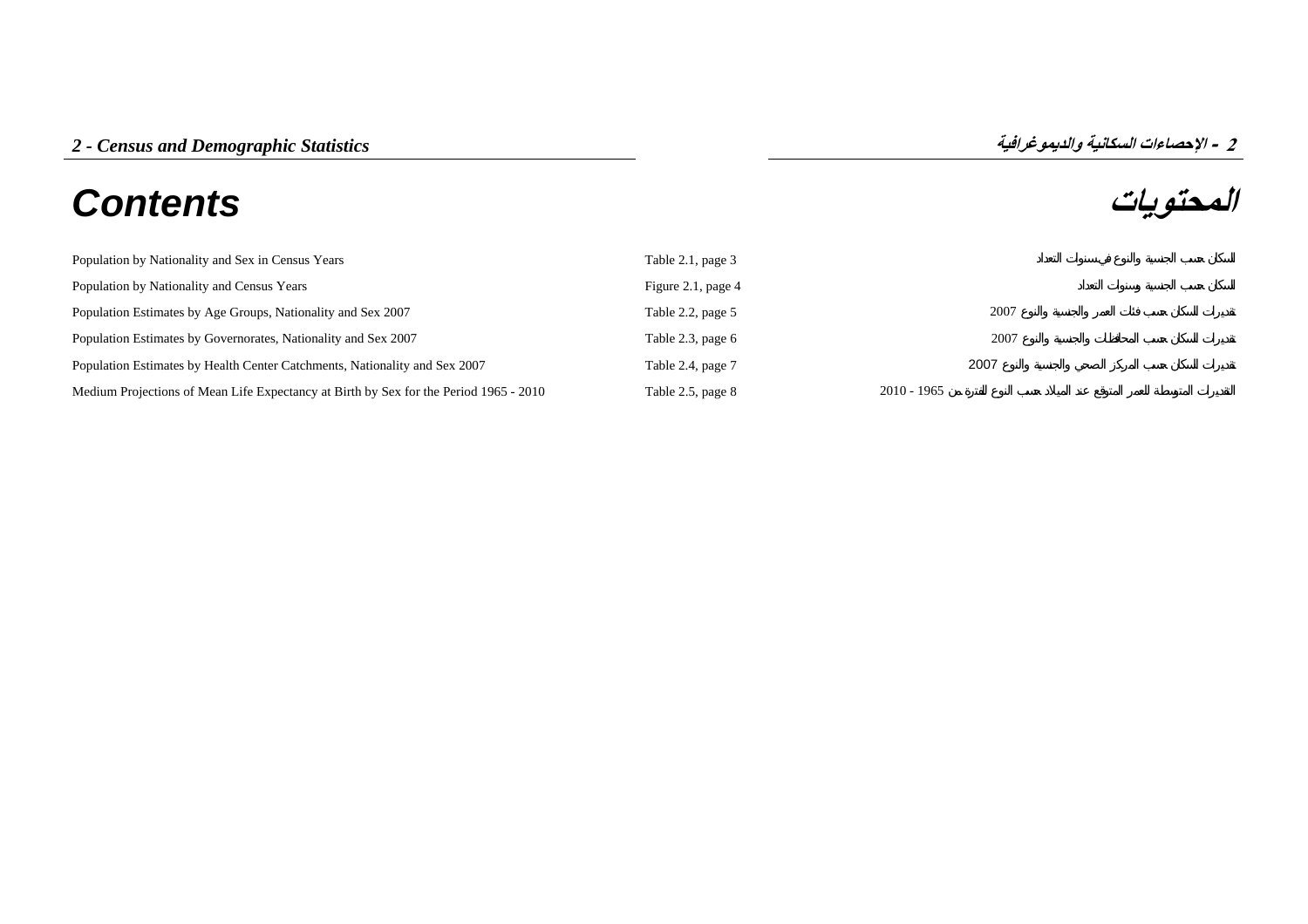## **الإصطلاحات** *Conventions*

### **Table 2.2, 2.3 and 2.4 2.4 2.3 2.2**

| The population is based on Central Population Registry (CPR) August, 2007 adjusted year as for 2007 |  |
|-----------------------------------------------------------------------------------------------------|--|
| mid population (1st July 2007). The increase in population in 2007 has direct impacts on rates.     |  |

2007

2007

.

. The contract of the contract of the contract of the contract of the contract of the contract of the contract of the contract of the contract of the contract of the contract of the contract of the contract of the contrac ( <sup>2007</sup> )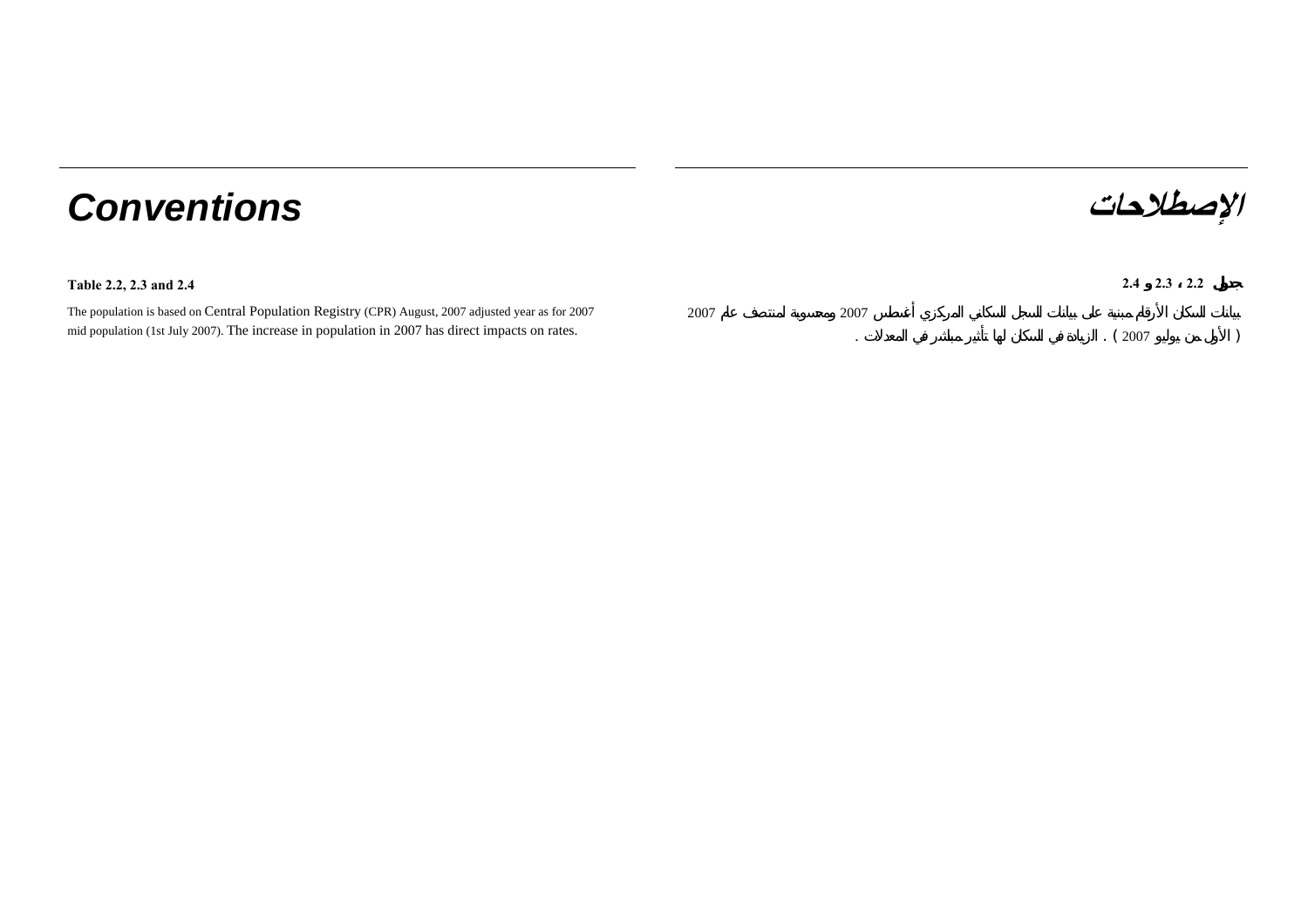#### **Population by Nationality and Sex in Census Years**

<span id="page-2-0"></span>

| <b>Total</b> |         |         | Non-Bahraini |                      |           | <b>Bahraini</b> |           |           |                     |
|--------------|---------|---------|--------------|----------------------|-----------|-----------------|-----------|-----------|---------------------|
|              |         |         |              |                      |           |                 |           |           |                     |
| Total        | Female  | Male    | Total        | Female               | Male      | Total           | Female    | Male      | <b>Census Years</b> |
| 89,970       | 41,703  | 48,267  | 15,930       | $\ddot{\phantom{0}}$ | $\ddotsc$ | 74,040          |           | $\cdots$  | 1941                |
| 109,650      | 51,049  | 58,601  | 18,471       | $\cdot$ .            | $\cdots$  | 91,179          | $\ddotsc$ | $\ddotsc$ | 1950                |
| 143,135      | 65,513  | 77,622  | 24,401       | 6,692                | 17,709    | 118,734         | 58,821    | 59,913    | 1959                |
| 182,203      | 82,819  | 99,384  | 38,389       | 11,373               | 27,016    | 143,814         | 71,446    | 72,368    | 1965                |
| 216,078      | 99,764  | 116,314 | 37,885       | 11,343               | 26,542    | 178,193         | 88,421    | 89,772    | 1971                |
| 350,798      | 146,005 | 204,793 | 112,378      | 27,509               | 84,869    | 238,420         | 118,496   | 119,924   | 1981                |
| 508,037      | 213,691 | 294,346 | 184,732      | 53,839               | 130,893   | 323,305         | 159,852   | 163,453   | 1991                |
| 650,604      | 276,955 | 373,649 | 244,937      | 75,911               | 169,026   | 405,667         | 201,044   | 204,623   | 2001                |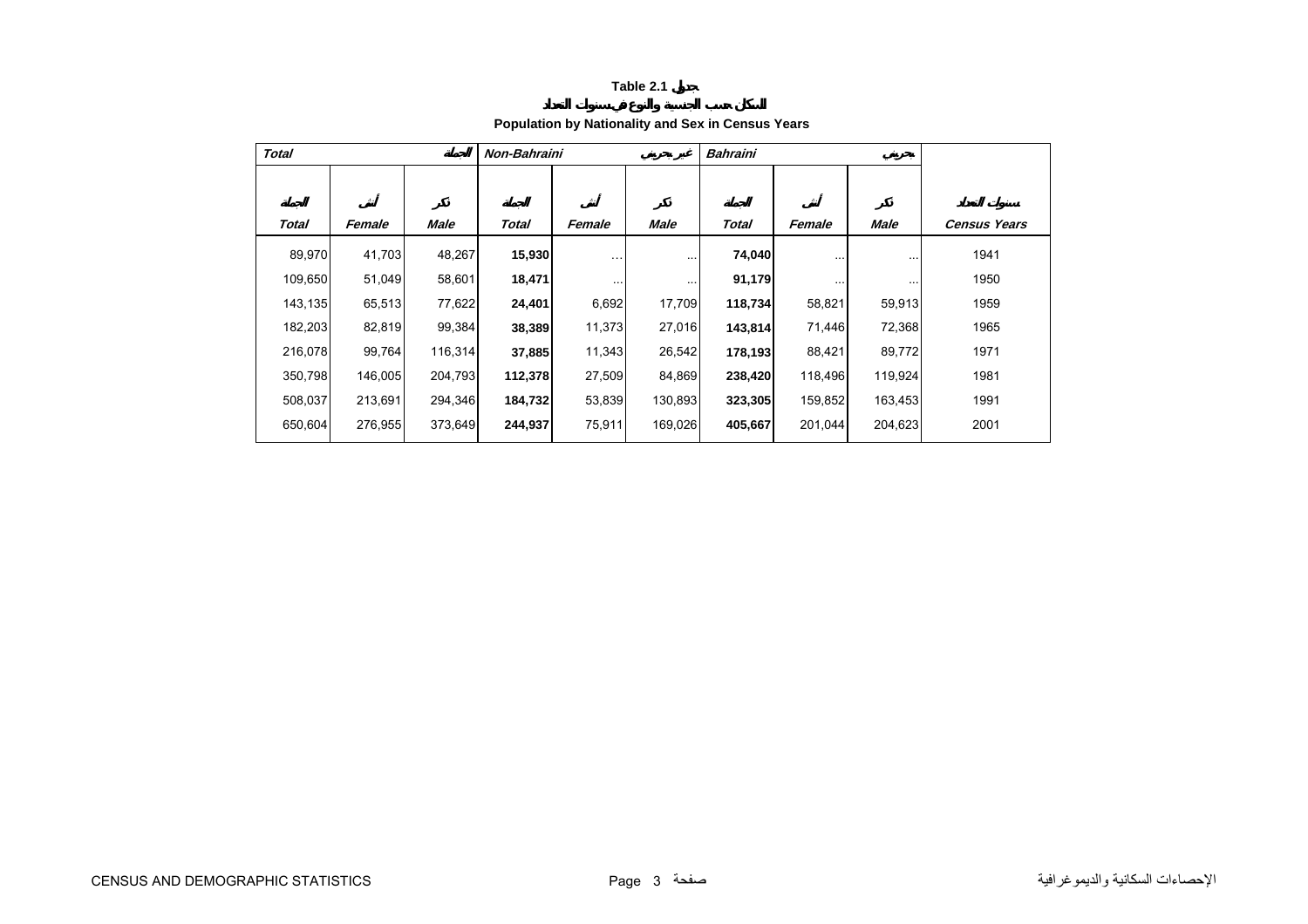<span id="page-3-0"></span>

**Figure 2.1**

 *Reference: Table 2.1*

*2.1* :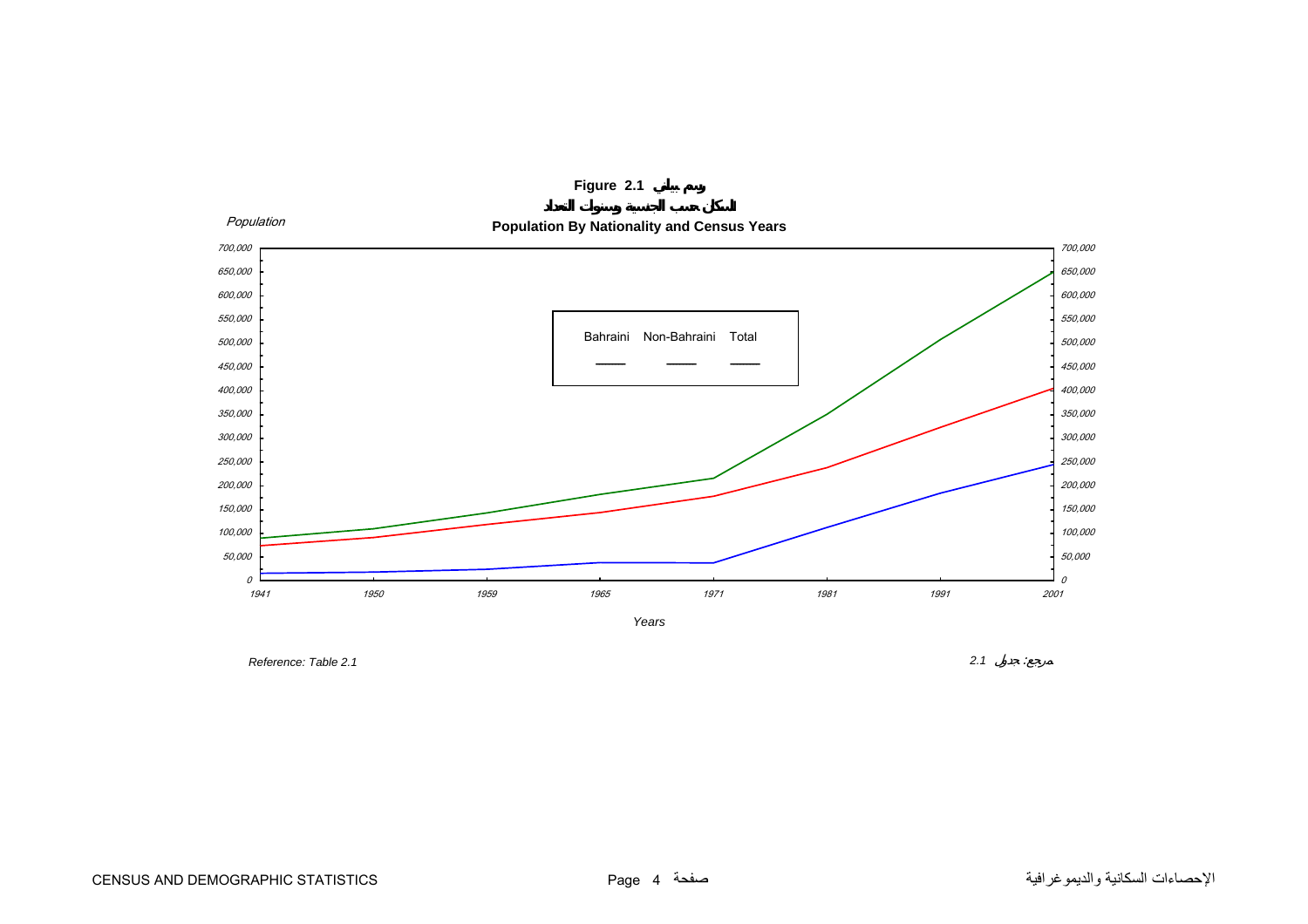#### **2007**

#### **Population Estimates by Age Groups, Nationality and Sex 2007**

<span id="page-4-0"></span>

|           |         |         |              |         |         | <b>Bahraini</b> |         |         |                   |
|-----------|---------|---------|--------------|---------|---------|-----------------|---------|---------|-------------------|
|           |         |         |              |         |         |                 |         |         |                   |
| Total     | Female  | Male    | <b>Total</b> | Female  | Male    | Total           | Female  | Male    | <b>Age Groups</b> |
| 74,530    | 36,731  | 37,799  | 17,776       | 8,834   | 8,942   | 56,754          | 27,897  | 28,857  | $0 - 4$           |
| 73,454    | 35,864  | 37,590  | 18,027       | 8,845   | 9,182   | 55,427          | 27,019  | 28,408  | $5-9$             |
| 71,629    | 34,997  | 36,632  | 14,634       | 7,121   | 7,512   | 56,995          | 27,876  | 29,120  | $10 - 14$         |
| 69,131    | 33,871  | 35,260  | 12,878       | 6,547   | 6,331   | 56,253          | 27,324  | 28,929  | $15 - 19$         |
| 97,360    | 39,745  | 57,615  | 46,903       | 15,191  | 31,713  | 50,457          | 24,555  | 25,902  | $20 - 24$         |
| 136,162   | 44,607  | 91,555  | 91,697       | 22,938  | 68,759  | 44,465          | 21,669  | 22,796  | 25-29             |
| 128,248   | 42,865  | 85,383  | 91,016       | 24,088  | 66,928  | 37,232          | 18,777  | 18,455  | 30-34             |
| 111,214   | 36,815  | 74,399  | 77,921       | 19,691  | 58,230  | 33,293          | 17,125  | 16,169  | 35-39             |
| 90,421    | 32,140  | 58,281  | 55,818       | 14,297  | 41,522  | 34,603          | 17,843  | 16,759  | 40-44             |
| 72,128    | 25,269  | 46,859  | 41,455       | 9,406   | 32,049  | 30,673          | 15,863  | 14,810  | 45-49             |
| 48,835    | 15,948  | 32,887  | 26,077       | 4,904   | 21,173  | 22,758          | 11,044  | 11,714  | 50-54             |
| 27,201    | 9,324   | 17,878  | 11,775       | 2,439   | 9,336   | 15,426          | 6,884   | 8,542   | 55-59             |
| 12,734    | 5,546   | 7,188   | 3,375        | 892     | 2,483   | 9,359           | 4,654   | 4,705   | 60-64             |
| 9,666     | 4,764   | 4,901   | 1,150        | 415     | 735     | 8,516           | 4,349   | 4,167   | 65-69             |
| 6,236     | 3,240   | 2,997   | 648          | 269     | 379     | 5,588           | 2,970   | 2,618   | 70-74             |
| 10,348    | 5,497   | 4,850   | 714          | 333     | 381     | 9,634           | 5,165   | 4,469   | $75+$             |
| 1,039,297 | 407,223 | 632,074 | 511,864      | 146,209 | 365,654 | 527,433         | 261,013 | 266,420 | <b>Total</b>      |

 *adjusted as for 2007 mid year population (1st July 2007).* .(*<sup>2007</sup>* ) *<sup>2007</sup>*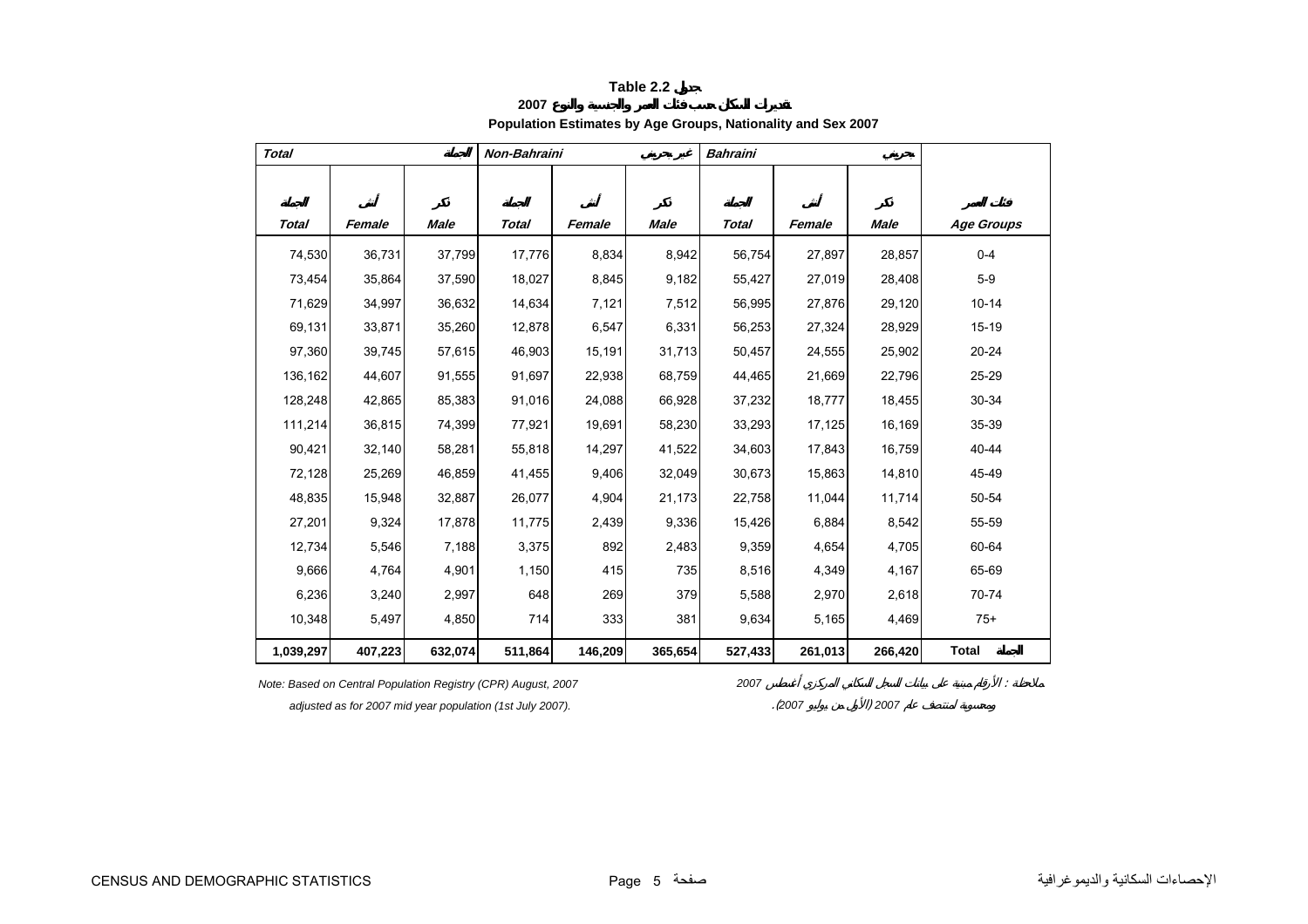**2007**

|  | Population Estimates by Governorates, Nationality and Sex 2007 |  |
|--|----------------------------------------------------------------|--|
|  |                                                                |  |

<span id="page-5-0"></span>

|             | <b>Total</b> |         |         | Non-Bahraini |         |         | <b>Bahraini</b> |         |         |  |
|-------------|--------------|---------|---------|--------------|---------|---------|-----------------|---------|---------|--|
|             |              |         |         |              |         |         |                 |         |         |  |
|             |              |         |         |              |         |         |                 |         |         |  |
| Governorate | <b>Total</b> | Female  | Male    | Total        | Female  | Male    | <b>Total</b>    | Female  | Male    |  |
|             |              |         |         |              |         |         |                 |         |         |  |
| Capital     | 281,085      | 93,772  | 187,313 | 210,816      | 59,106  | 151,711 | 70,268          | 34,666  | 35,602  |  |
| Muharrag    | 159,937      | 68,590  | 91,346  | 65,378       | 21,651  | 43,727  | 94,558          | 46,939  | 47,619  |  |
| Northern    | 239,781      | 111,344 | 128,437 | 65,186       | 24,634  | 40,552  | 174,595         | 86,709  | 87,885  |  |
| Central     | 274,128      | 104,880 | 169,248 | 117,441      | 27,098  | 90,344  | 156,687         | 77,783  | 78,904  |  |
| Southern    | 84,366       | 28,637  | 55,729  | 53,042       | 13,721  | 39,321  | 31,325          | 14,916  | 16,409  |  |
| Total       | 1,039,297    | 407,223 | 632,074 | 511,864      | 146,209 | 365,654 | 527,433         | 261,013 | 266,420 |  |

*Note: Based on Central Population Registry (CPR) August, 2007* 2007 2007 2007

 *adjusted as for 2007 mid year population (1st July 2007).* .(*<sup>2007</sup>* ) *<sup>2007</sup>*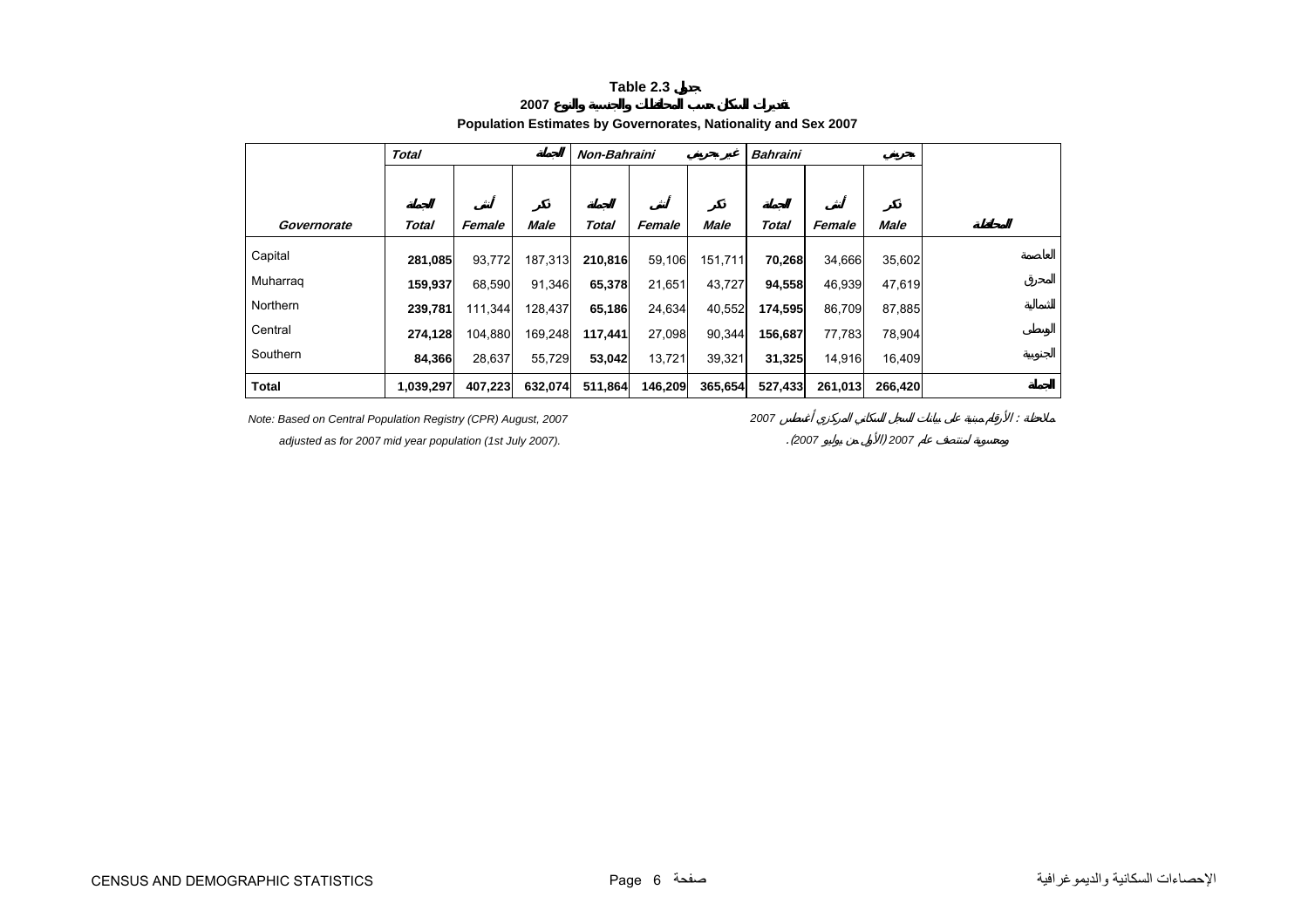**2007**

#### **Population Estimates by Health Center Catchments, Nationality and Sex 2007**

<span id="page-6-0"></span>

|                                      | <b>Total</b> |         |             | Non-Bahraini |         |             | <b>Bahraini</b> |         |             |                        |
|--------------------------------------|--------------|---------|-------------|--------------|---------|-------------|-----------------|---------|-------------|------------------------|
|                                      |              |         |             |              |         |             |                 |         |             |                        |
|                                      |              |         |             |              |         |             |                 |         |             |                        |
| <b>Health Region / Health Center</b> | <b>Total</b> | Female  | <b>Male</b> | <b>Total</b> | Female  | <b>Male</b> | <b>Total</b>    | Female  | <b>Male</b> | Ϊ                      |
| <b>Health Region I</b>               | 159,935      | 68,587  | 91,348      | 65,378       | 21,650  | 43,727      | 94,558          | 46,937  | 47,621      | المنطقة الصحية الأولى  |
| Muharraq                             | 42,287       | 19,129  | 23,158      | 19,103       | 7,628   | 11,475      | 23,184          | 11,501  | 11,683      |                        |
| Sh.Salman                            | 49,500       | 18,638  | 30,862      | 26,235       | 7,200   | 19,036      | 23,265          | 11,438  | 11,826      |                        |
| National Bank of Bahrain - Arad      | 46,399       | 20,153  | 26,246      | 16,304       | 5,069   | 11,235      | 30,095          | 15,084  | 15,010      |                        |
| National Bank of Bahrain - Dair      | 21,750       | 10,667  | 11,083      | 3,736        | 1,754   | 1,982       | 18,014          | 8,913   | 9,101       |                        |
| <b>Health Region II</b>              | 251,871      | 79,749  | 172,122     | 203,272      | 56,015  | 147,257     | 48,599          | 23,733  | 24,865      | المنطقة الصحبة الثانية |
| Naim                                 | 85,174       | 21,391  | 63,783      | 69,655       | 13,904  | 55,751      | 15,519          | 7,487   | 8,032       |                        |
| Ibn Sinna                            | 48,350       | 15,092  | 33,258      | 40,751       | 11,337  | 29,414      | 7,599           | 3,755   | 3,844       |                        |
| Sh.Sabah Al Salem                    | 71,968       | 27,825  | 44,143      | 53,452       | 18,557  | 34,895      | 18,516          | 9,269   | 9,247       |                        |
| Hoora                                | 46,378       | 15,440  | 30,938      | 39,414       | 12,218  | 27,196      | 6,964           | 3,223   | 3,742       |                        |
| <b>Health Region III</b>             | 290,775      | 127,018 | 163,757     | 100,594      | 32,196  | 68,397      | 190,181         | 94,822  | 95,359      | المنطقة الصحبة الثالثة |
| Isa Town                             | 101,720      | 42,314  | 59,405      | 38,580       | 10,707  | 27,873      | 63,140          | 31,607  | 31,533      |                        |
| Jidhafs                              | 62,716       | 28,446  | 34,270      | 16,793       | 5,447   | 11,345      | 45,923          | 22,998  | 22,925      |                        |
| Budaiya                              | 67,836       | 31,112  | 36,724      | 26,896       | 10,891  | 16,005      | 40,940          | 20,221  | 20,719      |                        |
| <b>Bilad Al Kadeem</b>               | 24,202       | 10,860  | 13,342      | 7,567        | 2,494   | 5,073       | 16,635          | 8,366   | 8,269       |                        |
| A'Ali                                | 34,301       | 14,286  | 20,015      | 10,758       | 2,656   | 8,102       | 23,543          | 11,630  | 11,913      |                        |
| <b>Health Region IV</b>              | 336,716      | 131,869 | 204,847     | 142,620      | 36,348  | 106,273     | 194,096         | 95,521  | 98,575      | المنطقة الصحية الرابعة |
| <b>Hamad Town</b>                    | 46,637       | 23,242  | 23,395      | 7,390        | 3,917   | 3,473       | 39,248          | 19,325  | 19,922      |                        |
| Sitra                                | 73,041       | 21,170  | 51,871      | 37,358       | 3,406   | 33,951      | 35,683          | 17,763  | 17,920      |                        |
| Hamad Kanoo                          | 67,228       | 28,382  | 38,846      | 33,253       | 11,695  | 21,557      | 33,975          | 16,686  | 17,288      |                        |
| East Riffa                           | 70,665       | 24,234  | 46,431      | 41,458       | 10,215  | 31,242      | 29,207          | 14,018  | 15,189      |                        |
| Kuwait                               | 27,787       | 12,114  | 15,673      | 7,466        | 1,898   | 5,568       | 20,321          | 10,216  | 10,105      |                        |
| Mohammad Jassim Kanoo                | 33,809       | 17,168  | 16,641      | 4,963        | 2,831   | 2,132       | 28,846          | 14,337  | 14,509      |                        |
| Zallaq                               | 5,615        | 2,474   | 3,141       | 2,830        | 1,130   | 1,700       | 2,785           | 1,344   | 1,441       |                        |
| Jaw & Asker Clinic                   | 11,935       | 3,087   | 8,848       | 7,904        | 1,256   | 6,649       | 4,031           | 1,831   | 2,200       |                        |
| <b>Total</b>                         | 1,039,297    | 407,223 | 632,074     | 511,864      | 146,209 | 365,654     | 527,433         | 261,013 | 266,420     |                        |

*Note: Based on Central Population Registry (CPR) August, 2007 2007* :  *adjusted as for 2007 mid year population (1st July 2007).* .(*<sup>2007</sup>* ) *<sup>2007</sup>*